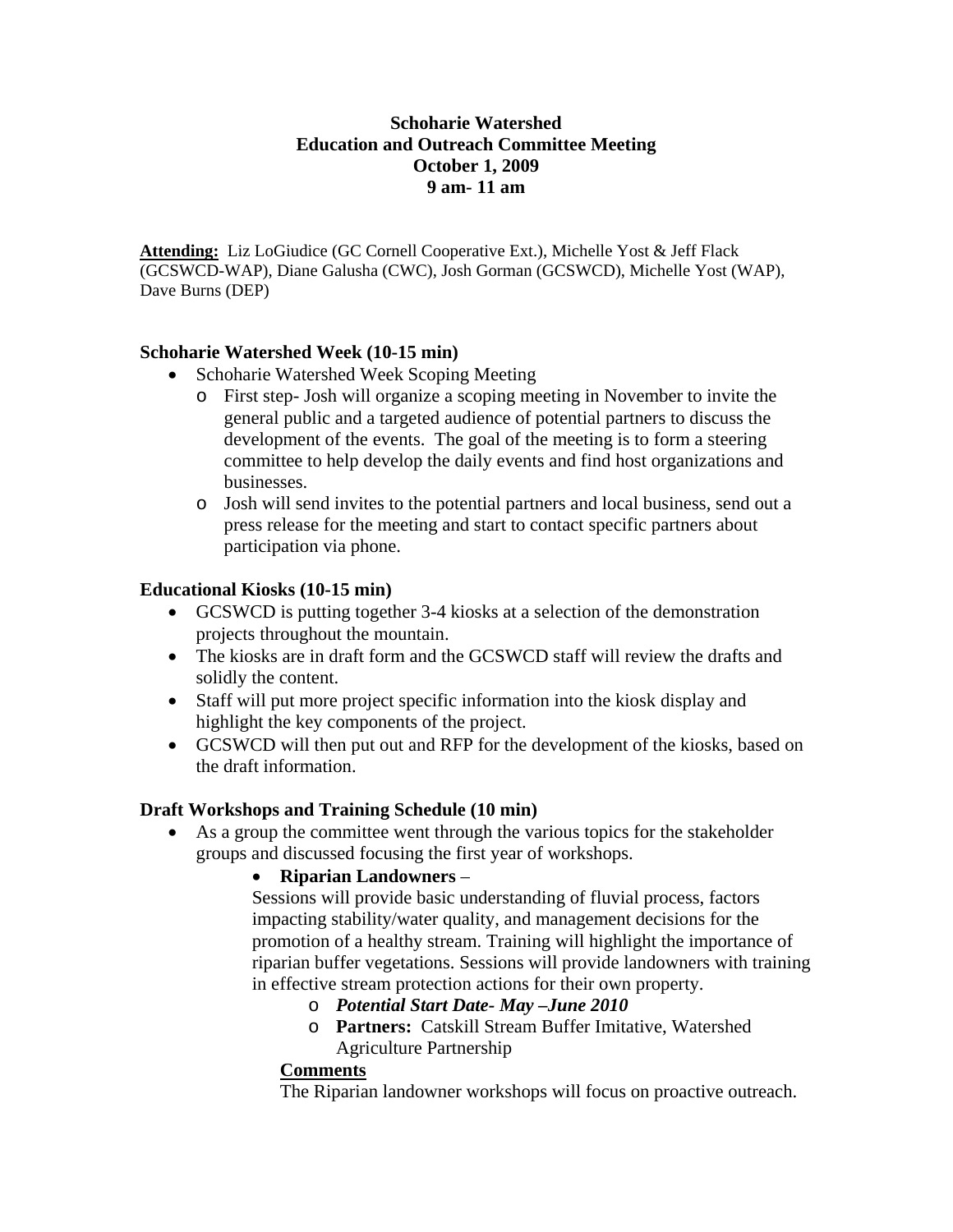What can landowner do now to protect their property and water quality? These will be hands on workshops. The workshops can help build the stewardship ethic and CSBI participation.

### **Municipal Leaders** -.

Sessions will highlight the importance of local management of the watershed and stream resources. Workshop will provide Municipal leaders understand basic fluvial process, with an emphasis on how local decision makers can support stream health through their leadership. Sessions must address the multiple benefits which can be realized by protecting stream and watershed health. Field tours highlighting issues and specific problems with municipal leaders can provide an excellent forum for exchange between the leaders, the public and the resource managers.

## o *Potential Start Date: Winter 2010*

### **Comments**

• The committee discussed the most effective way to educate municipal officials. The group felt it would be best to first work with the local planning commission, and then the education coordinator and planning commissions can work with the elected official to bring them on board. The first educational topic will be developing a Fluvial Erosion education presentation for the communities. NYC DEP will be working with GCSWCD to develop fluvial erosion maps for local communities.

## **Planning Boards & Code Enforcement Personnel**

Stream awareness/innovative development technique sessions should be targeted at this important group of local decision makers. Planning boards have a significant ability to effect change in land use practices which may impact stream health. The first topic will be fluvial erosion hazard zones.

- o *Potential Start Date: Winter 2009-2010* **Comments**
	- See above. The first educational topic will be developing a fluvial erosion education presentation for the communities and at the same time developing the maps that identify the fluvial erosion hazard zones.

## **Local/County/State Highway Department**

This group has the most direct ability to impact stream health. Day to day activities in the maintenance of the road systems and other public infrastructure frequently involves local waterways, and often actions which may seem harmless can create extreme instability problems that grow in size by moving up or downstream and become very costly to repair. This group of stakeholders must not only have a knowledge of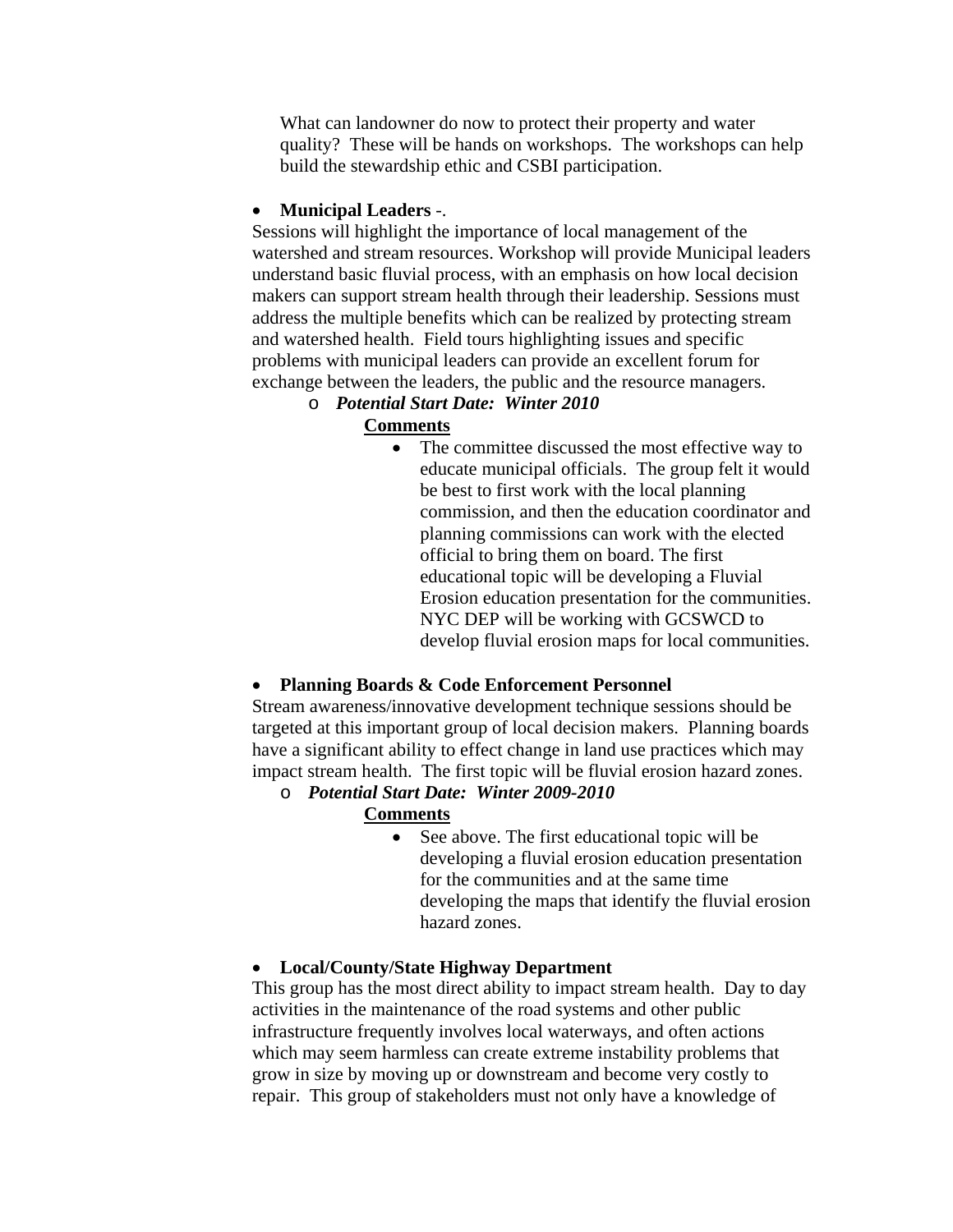basic stream process, but they must also have the ability to recognize what changes are occurring in a problem area, as well as the potential impact of any management action they may take. This training would not be a substitution for highways departments seeking technical advice from experienced stream managers on a case by case basis, but would help.

### **Comments**

o Emergency response management is a huge topic of concern. This has been a priority for the stream management program for a few years. Delaware County Soil and Water has put on similar workshops that have been very well received. Josh will work with Joel to develop a workshop for this winter following the Watershed Summit.

## **Banks/Realtors/Insurance**

Many landowner inquiries involve floodplains and the flood insurance program. A joint workshop session for the financial, real estate and insurance businesses would be an effective vehicle to address flood insurance, lending regulations and other issues related to these industries.

# o **Potential Start Date: Winter 2010**

### **Comments**

In the past there was a similar workshop that was very well received. It will be better to tag along with a larger training for realtors rather than go it alone.

## **Contractors & Developers**

Local contractors should receive training to allow them to make better decisions regarding impacts to streams. Contractors can benefit from training on new methodologies for addressing stream stability, the permitting process and project construction issues such as water quality protection. Contractor training should also address stormwater management as well as sediment and erosion control.

#### o *Potential Timeline: Winter 2010 Comments*

- o Along with an in-house workshop in the winter, Josh would like to have a summer night hands on demonstration days for contractors and developers to visit GCSWCD projects to work with the crew on different stormwater.
- o In the past GCSWCD has hosted a stormwater training certificate program that was very successful. It might be good to make these a regular training opportunity for contractors and developers.

## **Watershed Surveys (10-15 minutes)**

• Josh found some example survey questions for each of the above workshop categories. If you are interested in seeing the surveys just ask Josh.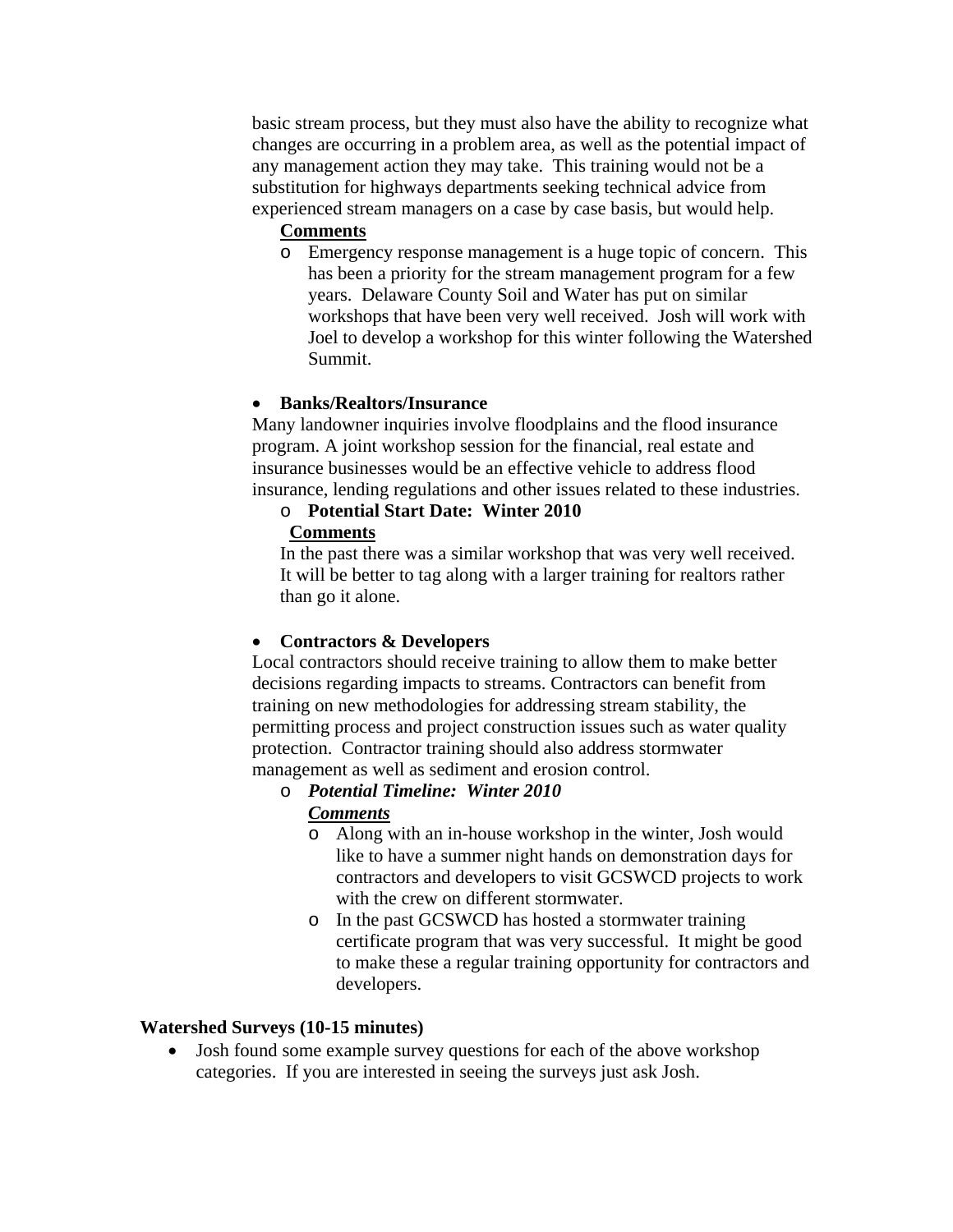At the last meeting we discussed mailing surveys, posting them online and/or using the surveys to design the workshops. Josh proposed using the surveys at the first round of workshops to gather input, rather than sending them out prior. The group felt this would work best and it is more important to mail educational information than surveys.

## **Watershed Summit (10 minutes)**

**1. Watershed Summit Planning Meeting** 

## October 20<sup>th</sup> 9-11am at the Tannersville Office

Here is a list of topics and possible presenters as well. For the morning part, Scott and Ben ranked the highest last year and they would be a draw to bring people back.

- $\triangleright$  LID presenter Scott H. again
- $\triangleright$  Nate Hendricks, CWC on funding programs tie stormwater funding to innovative LID projects
- $\triangleright$  Joe Damrath, DEP Stormwater regulations organize like a skit similar to last year?
- $\triangleright$  Ben Murdock, CCCD more on invasive
- $\triangleright$  Barry Baldigo, USGS water division, research in basin (habitat, turbidity)
- $\triangleright$  SEQRA can never get enough!
- $\triangleright$  Mary Beth Bianconi, Delaware Engineering possible break out for Hunter corridor communities, specific outreach to planning board for this project

## **Japanese Knotweed Landowner Handout and Mailing (5-10 min)**

## **Comments**

- GCSWCD working on distribution list and materials
- GCSWCD will develop a brochure similar to the "Spread the Word Not the Weed" but make it more specific for our watershed.
- Ulster County Cooperative Extension partnership to keep a consistent message across the Catskill. Josh will be meeting with Michael Courtney on October  $20<sup>th</sup>$ .

## **SWAC Grants Approved for Education and Outreach**

- Mountain Top Arboretum Wet Meadow, Interpretive Kiosk & Brochures
- Manor Kill Environmental Study Team/Stream Management Implementation
- SWAC and Schoharie Watershed Week logos
- $\triangleright$  Next SWAC meeting October 22<sup>nd</sup> at 6pm here in the Tannersville **Office.**

## **Comments**

The committee discussed an idea presented to the SWAC committee to have students develop the logos as a contest with a \$\$ prize. After some discussion we agreed have the SWAC logo developed by a design firm.